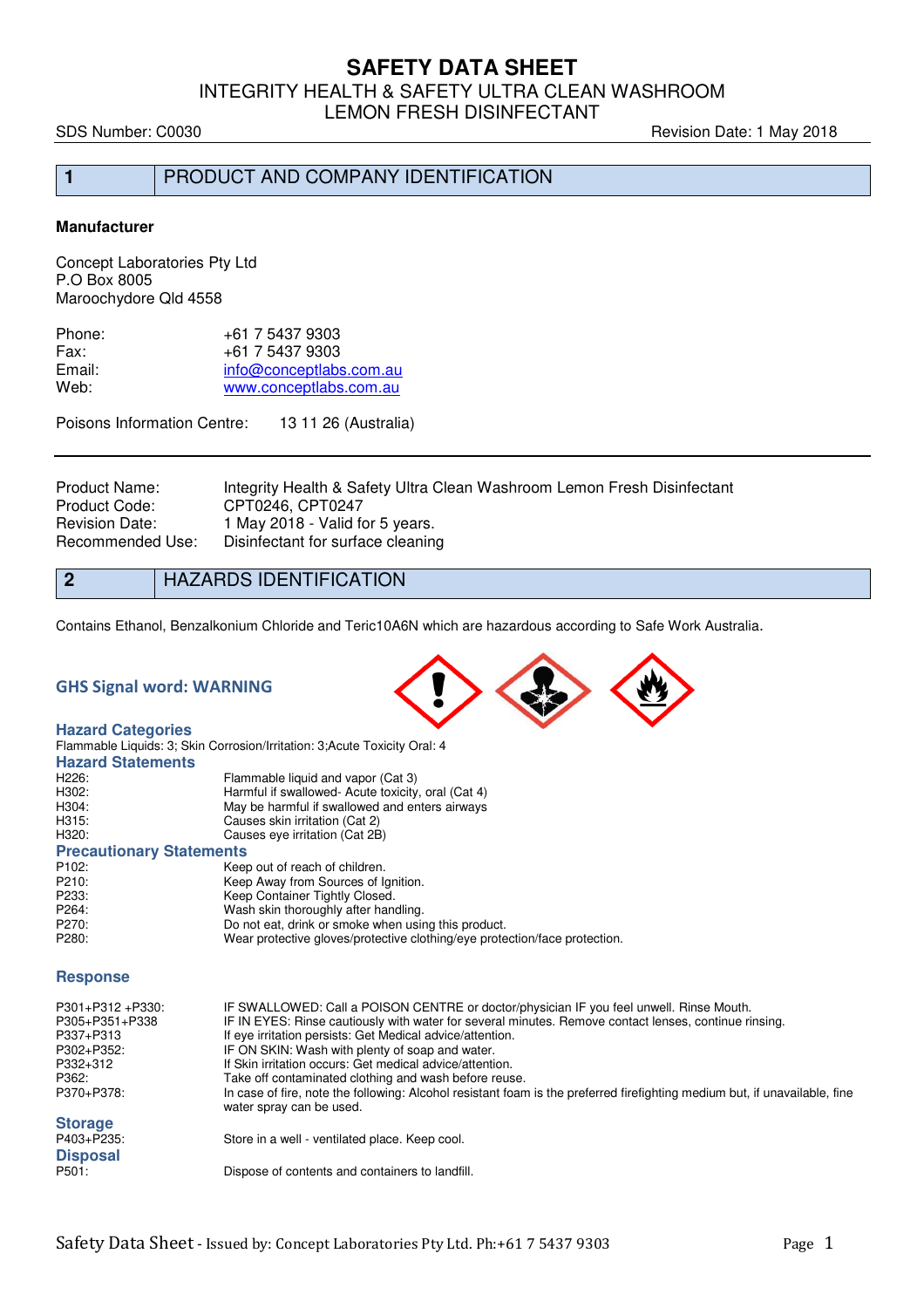INTEGRITY HEALTH & SAFETY ULTRA CLEAN WASHROOM

LEMON FRESH DISINFECTANT

SDS Number: C0030 **Revision Date: 1 May 2018** 

| 3                                                                                             | <b>COMPOSITION/INFORMATION ON INGREDIENTS</b>                                                                                                                                                                                                                                                                                                                                                                                                                                                                       |                                                          |
|-----------------------------------------------------------------------------------------------|---------------------------------------------------------------------------------------------------------------------------------------------------------------------------------------------------------------------------------------------------------------------------------------------------------------------------------------------------------------------------------------------------------------------------------------------------------------------------------------------------------------------|----------------------------------------------------------|
| Ingredients:<br>Ethanol<br>C10-12 Ethoxylated Alcohol<br>Benzalkonium Chloride<br>Excipients: | CAS#<br>64-17-5<br>67254-71-1<br>8001-54-5                                                                                                                                                                                                                                                                                                                                                                                                                                                                          | CONC %<br>$1 - 10%$<br>$1 - 10%$<br>$1 - 10%$<br>To 100% |
| $\boldsymbol{4}$                                                                              | <b>FIRST AID MEASURES</b>                                                                                                                                                                                                                                                                                                                                                                                                                                                                                           |                                                          |
| Inhalation:<br><b>Skin Contact:</b><br>Eye Contact:<br>Ingestion:<br><b>Additional info:</b>  | Not normally required, if so, remove the affected victim from exposure. Keep at rest. Seek<br>medical attention.<br>Not normally required, if so, rinse skin or shower with water. Seek medical attention for skin irritations<br>Immediately flush eyes with large amounts of water for at least 15 minutes, lifting<br>evelids occasionally to facilitate irrigation. Seek medical attention<br>DO NOT induce vomiting. For advice, contact Poisons Information Centre: 13 11 26.<br>Treat according to symptoms. |                                                          |
| $5\phantom{1}$                                                                                | <b>FIRE FIGHTING MEASURES</b>                                                                                                                                                                                                                                                                                                                                                                                                                                                                                       |                                                          |
|                                                                                               | Shut off product that may 'fuel' a fire if safe to do so. Allow trained personnel to attend a fire in progress providing                                                                                                                                                                                                                                                                                                                                                                                            |                                                          |

Shut off product that may 'fuel' a fire if safe to do so. Allow trained personnel to attend a fire in progress, providing firefighters with this Material Safety Data Sheet. Prevent extinguishing media from escaping to drains and waterways.

| <b>Extinguishing Media:</b><br>Hazardous<br><b>Decomposition</b> | Dry powder, alcohol stable foam, carbon dioxide and water.                                                                                                                                                       |
|------------------------------------------------------------------|------------------------------------------------------------------------------------------------------------------------------------------------------------------------------------------------------------------|
| <b>Products:</b>                                                 | Toxic and/or irritating fumes, carbon monoxide (CO), aldehydes, ketones, acids<br>and carbon dioxide $(CO2)$ May be emitted.<br>Wear self-contained breathing apparatus (SCBA) and complete protective clothing. |

**6** ACCIDENTAL RELEASE MEASURES

| Emergency         | SAA/SNZHB7                                                                                                                                                                                                                                                                                                                                                                                                                                                                                                                                                                                                      |
|-------------------|-----------------------------------------------------------------------------------------------------------------------------------------------------------------------------------------------------------------------------------------------------------------------------------------------------------------------------------------------------------------------------------------------------------------------------------------------------------------------------------------------------------------------------------------------------------------------------------------------------------------|
| <b>Procedure:</b> | Dangerous Goods initial emergency response quide 14.                                                                                                                                                                                                                                                                                                                                                                                                                                                                                                                                                            |
| Spills/Clean up:  | This product is sold in small packages therefore the accidental release is not usually cause for concern.<br>Remove any possible ignition sources. Personal protective equipment should be worn when cleaning up<br>spills. Restrict access to area until completion of cleanup.<br>Stop leak if safe to do so. Contain spill with absorbent material, such as; towelling, sand,<br>Vermiculite or another inert material. Prevent spill entering sewers or waterways. Collect and<br>Dispose of spilled material according to local regulations. Wash away any remnants with copious<br>amounts of cold water. |

# **7 HANDLING AND STORAGE**

| <b>Handling Precautions:</b>                             | Contact Concept Laboratories Pty Ltd sales representative for advice when using this<br>Product for any other application other than outlined on the label or technical bulletin.<br>Any non-intended or non-authorized use of this product may result in personal injury or damage to equipment. Store<br>product in original container. |
|----------------------------------------------------------|-------------------------------------------------------------------------------------------------------------------------------------------------------------------------------------------------------------------------------------------------------------------------------------------------------------------------------------------|
| <b>Handling &amp; Storage</b><br>Incompatible materials: | Store in cool, dry, well-ventilated area. Store below 30 °C<br>Do not expose containers to open flame, incompatible materials, excessive heat, or direct<br>Sunlight. Keep container tightly sealed.<br>Handle with care.<br>Not Available                                                                                                |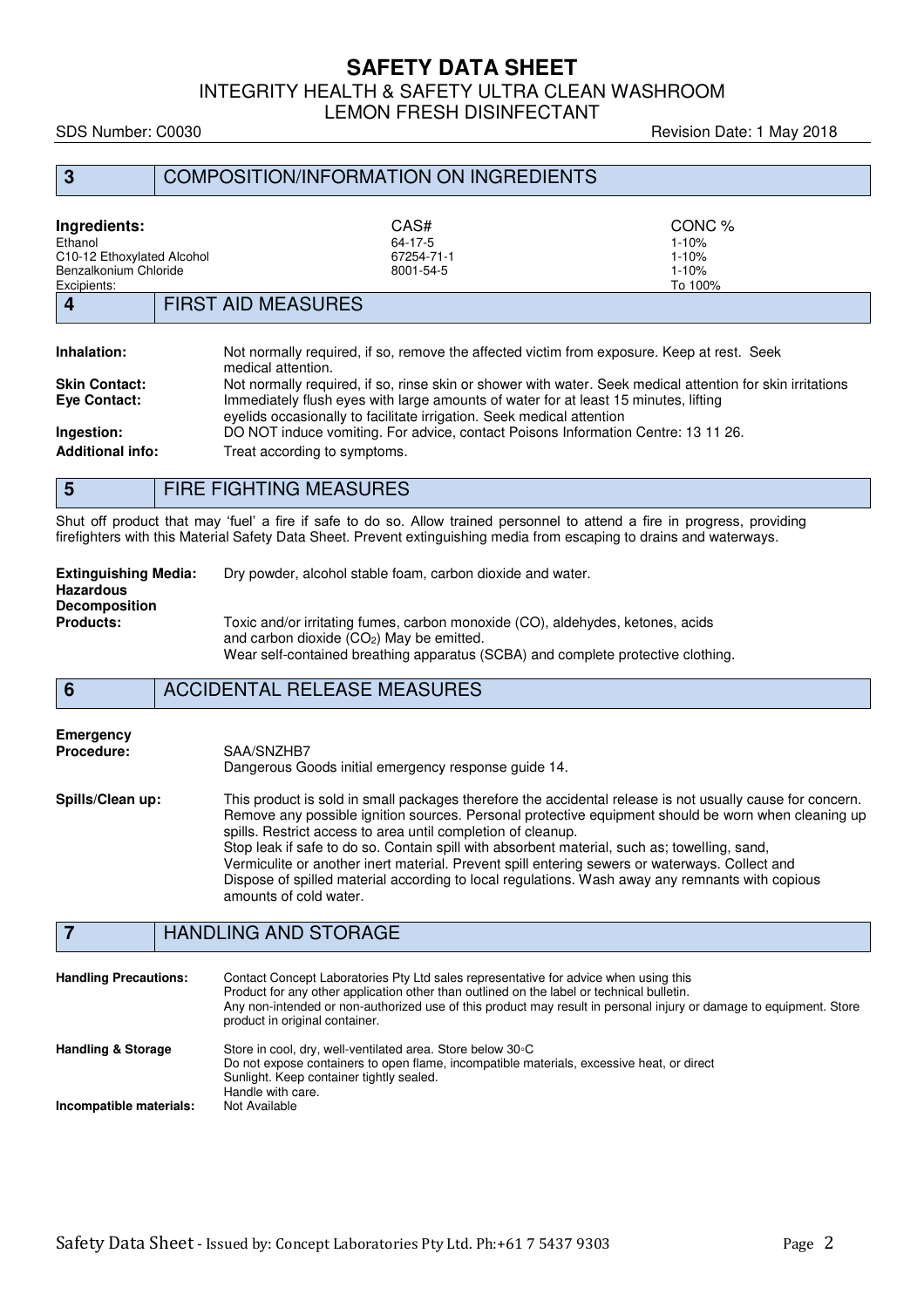INTEGRITY HEALTH & SAFETY ULTRA CLEAN WASHROOM

LEMON FRESH DISINFECTANT

SDS Number: C0030 **Revision Date: 1 May 2018** 

# **8** EXPOSURE CONTROL/PERSONAL PROTECTION

### **Engineering Controls: Ventilation**. Use in a well-ventilated area. **Personal Protective** Eye/face protection- not required under normal circumstances.<br> **Equipment:** Should a splash risk exist, safety glasses or chemical resistant Should a splash risk exist, safety glasses or chemical resistant goggles should be worn to prevent eye contact. Skin protection- not required under normal circumstances, if required use nitrile or neoprene gloves. Respiratory protection- not required under normal circumstances

# **9** PHYSICAL AND CHEMICAL PROPERTIES

| <b>Physical State:</b><br>Appearance:<br><b>Water Solubility:</b> | Liquid<br>∟iauid<br>Miscible | Colour:<br>Boilina Point (∘C):<br><b>Spec. Gravity (Water=1): 1</b> | Colourless/slightly Yellow<br>90-99 |
|-------------------------------------------------------------------|------------------------------|---------------------------------------------------------------------|-------------------------------------|
|                                                                   |                              | <b>Flash Point:</b>                                                 | $39.5 \circ C$                      |

# **10** STABILITY AND REACTIVITY

| <b>Chemical Stability:</b>  | Product is stable under normal ambient conditions.                                         |
|-----------------------------|--------------------------------------------------------------------------------------------|
| <b>Conditions to Avoid:</b> | Avoid heat, sparks, high temperatures (store below 30°C) and direct sunlight.              |
|                             | Protect against physical damage.                                                           |
| <b>Material to Avoid:</b>   | Strong oxidizing agents.                                                                   |
| <b>Hazardous</b>            |                                                                                            |
| <b>Decomposition:</b>       | Burning can produce carbon dioxide and possible toxic chemicals such as carbon monoxide.   |
|                             | <b>Hazardous Reactions:</b> Oxidizing agents, mineral acids, halogenated organic compounds |

## **11** TOXOLOGICAL INFORMATION

### **HEALTH EFFECTS**

| Inhaled:                | Inhalation of vapours is an unlikely cause of exposure.                                                                                                                                                                                                                                                                                                                                                                      |
|-------------------------|------------------------------------------------------------------------------------------------------------------------------------------------------------------------------------------------------------------------------------------------------------------------------------------------------------------------------------------------------------------------------------------------------------------------------|
| Ingestion:              | Accidental ingestion of the material may be damaging to the health of the individual.                                                                                                                                                                                                                                                                                                                                        |
| <b>Skin</b><br>contact: | There is some evidence to suggest that the material may cause moderate inflammation of the skin following direct<br>contact or after a delay of some time. Repeated exposure can cause contact dermatitis which is characterized by<br>redness, swelling and blistering.                                                                                                                                                     |
| Eye                     | There is some evidence that material may produce eye irritation in some persons and produce eye damage 24 hours<br>or more after installation. Severe inflammation may be expected with pain.                                                                                                                                                                                                                                |
| TOXICITY DATA           | No data available for product, however for Ingredients:<br>LD50 Oral (rat) 250mg/kg (Benzalkonium Chloride)<br><b>Acute toxicity</b><br>LC50 Inhalation (rat) > $Mq/m3$ (Teric 10A6N)<br>LD50 Dermal (rat)>4,000mg/kg (Teric 10A6N)<br><b>Skin corrosion/irritation-</b> Skin- rabbit- Moderate irritation (Benzalkonium Chloride).<br>Serious eye damage/irritation- Eye rabbit - Severe Irritation (Benzalkonium Chloride) |